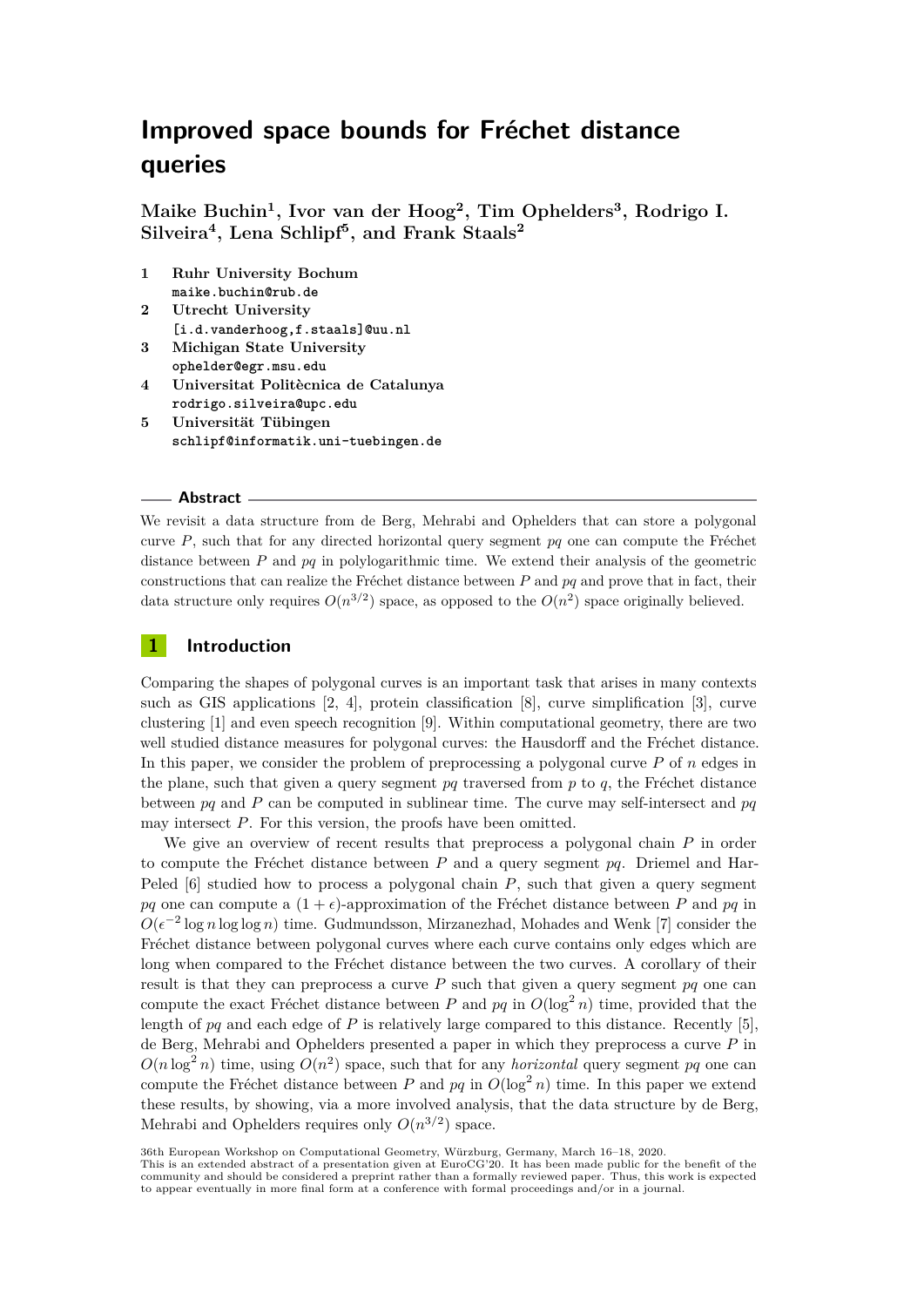#### **65:2 Improved space bounds for Fréchet distance queries**

## **1.1 Preliminaries.**

The *directed Hausdorff distance* is a distance measure between any two point sets. Let *A* and *C* be two point sets, we define the *directed Hausdorff distance* from *A* to *C* as  $D_{\vec{H}}(A, C) := \sup_{a \in A} \inf_{c \in C} ||a - c||$ . The Fréchet distance is a distance measure between any two curves, which is commonly explained with the following "leash" analogy: consider two curves in the plane *P* and *Q* where a person walks along curve *P* and a dog walks along curve *Q*, and neither of them is allowed to walk backwards. Then what is the minimum length that a leash between the person and the dog needs to have? Formally, we denote by  $\alpha : [0,1] \to P$  a (non-strict) monotone traversal of *P* in the time interval [0, 1] and we denote by  $\beta$  :  $[0,1] \rightarrow Q$  an identical traversal of *Q*. The Fréchet distance between *P* and *Q* is the infimum over all choices of  $\alpha$  and  $\beta$ , of the maximal distance realized during the traversal:

$$
D_F(P,Q) = \inf_{\substack{\alpha:[0,1]\to P\\ \beta:[0,1]\to Q}} \left\{ \max_{t\in[0,1]} ||\alpha(t)-\beta(t)|| \right\}
$$

De Berg, Mehrabi and Ophelders consider the scenario where *P* is a polygonal curve  $P = (v_0, v_1, \ldots, v_n)$ , where each vertex  $v_i$  is a point in the plane, and *Q* is a horizontal segment *pq* in the plane, at height *y* with *p* left of *q*. Their data structure uses the notion of *backward pairs*: any ordered pair of vertices  $(v_i, v_j)$  with  $i \leq j$  in *P* form a *backward pair* if  $v_j$  lies further to the left than  $v_i$ . Note that a vertex of *P* can be be part of many backward pairs, even if its outgoing edge is pointed along the directed edge from *p* to *q* (Figure [1\)](#page-1-0). There are  $O(n^2)$  backward pairs in total. We denote the set of backward pairs by  $\mathcal{B}(P)$ . De Berg, Mehrabi and Ophelders note that a backward pair  $v_i, v_j$  has the following effect on the Fréchet distance. For the point on the query segment minimizing the distance to the farthest of  $v_i$  and  $v_j$ , that distance is a lower bound on the Fréchet distance. This point on the query segment lies either on the bisector  $B_{v_i,v_j}$  between  $v_i$  and  $v_j$ , or it is the point on the query segment closest to  $v_i$  or  $v_j$ . We define the distance function  $F(y, v_i, v_j) := ||v_i - \ell_y \cap B_{v_i, v_j}||$ from  $v_i$  to the closest point that lies both on the bisector of  $v_i$  and  $v_j$ , and on the horizontal line  $\ell_y$  at height *y*. De Berg, Mehrabi and Ophelders observe the following:

<span id="page-1-0"></span>

**Figure 1** (Left) a polygonal curve that zigzags and a query segment from left to right. (Middle) The red vertex  $v_j$  forms a backward pair with all but one blue vertex. (Right) For a fixed backward pair  $(v_i, v_j)$ , we consider the point of intersection between their bisector and  $pq$  (cross) and we are interested in the distance between that point and either  $v_i$  or  $v_j$ .

<span id="page-1-1"></span>▶ Observation 1 (From [\[5\]](#page-6-8)). For all  $(v_i, v_j) \in \mathcal{B}(P)$ , for any *y*, if the intersection between  $\ell_y$ and  $B_{v_i,v_j}$  lies in the rectangle spanned by  $v_i$  and  $v_j$ , then  $F(y, v_i, v_j)$  is a hyperbolic segment with absolute slope smaller than 1. Otherwise, it is a line with slope 1 or  $-1$  (Fig [2\)](#page-2-0).

They prove that for any backward pair  $(v_i, v_j)$ , the value  $F(y, v_i, v_j)$  is a lower bound for the Fréchet distance between *pq* and *P* if *pq* has height *y*. Note that the Fréchet distance is also lower-bounded by the distance between (1) *p* and the start of *P*, (2) *q* and the end of *P*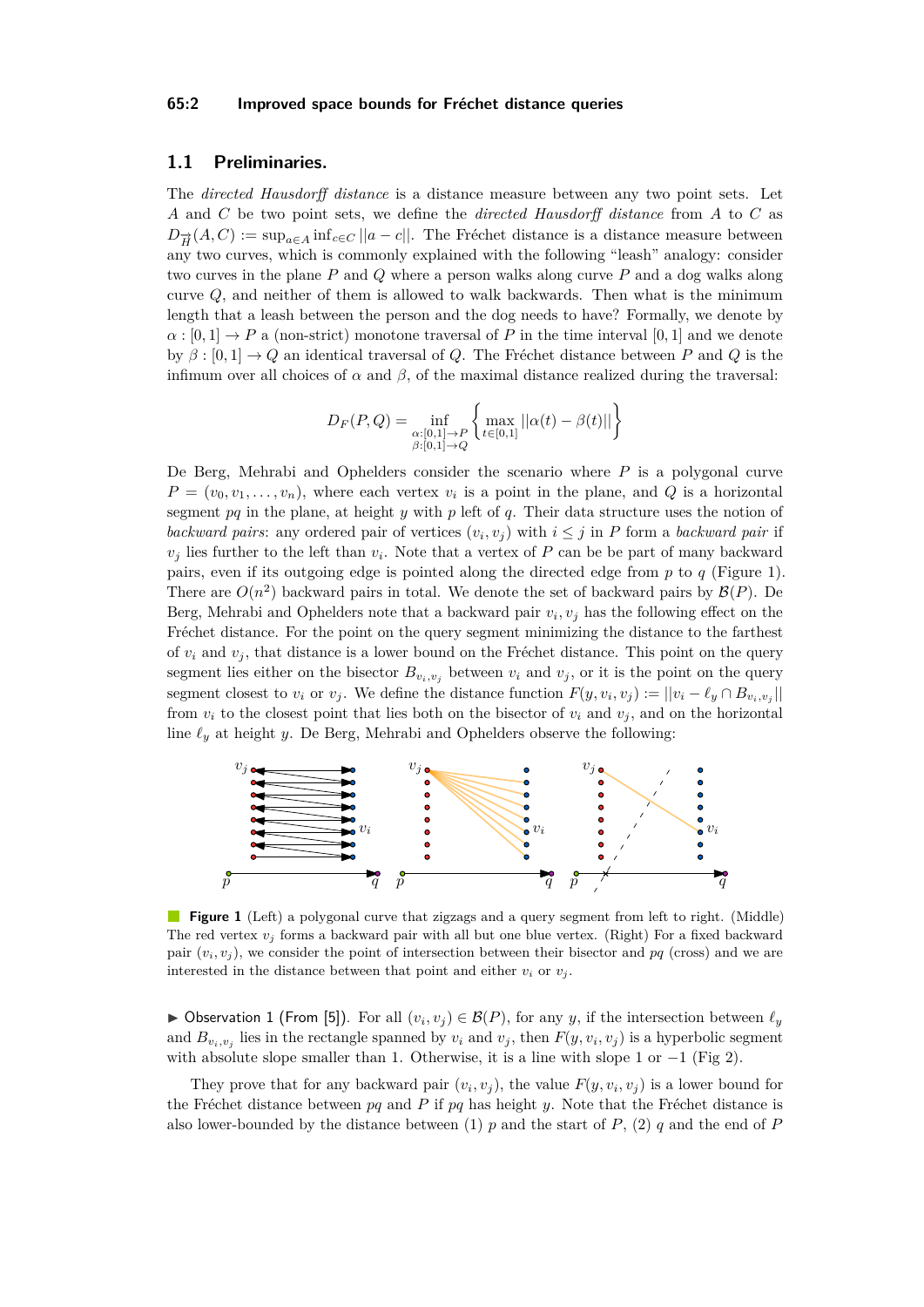and (3) by the directed Hausdorff distance from *P* to *pq*. Specifically, de Berg, Mehrabi and Ophelders prove that the Fréchet distance is the maximum of any of these lower bounds:

$$
D_F(P, pq) = \max \left\{ ||v_0 - p||, \quad ||v_n - q||, \quad d_{\overrightarrow{H}}(P, pq), \quad \max_{(v_i, v_j) \in \mathcal{B}(P)} F(y, v_i, v_j) \right\}
$$

In this paper, we perform a deeper analysis on the data structure of de Berg, Mehrabi and Ophelders that computes these four terms, and give better bounds on its space complexity.

## **2 A data structure for horizontal segments**

For any polygonal curve  $P = (v_0, v_1, \ldots, v_n)$  and for any segment  $pq$  the distance  $||v_0 - p||$ and  $||v_n - q||$  can be computed in constant time. De Berg, Mehrabi and Ophelders present a linear space data structure that can compute the directed Hausdorff distance from *P* to *pq* in  $O(\log^2 n)$  time. To compute the remaining component of the lower bound on the Fréchet distance they provide a data structure with  $O(\log^2 n)$  query time whose space is linear in the number of backward pairs. They obtained this as follows: they consider the function  $F(y, v_i, v_j)$  for every backward pair  $(v_i, v_j) \in \mathcal{B}(P)$  and compute the upper envelope of all these functions. They argue that the upper envelope is linear in the number of backward pairs, which gives a quadratic upper bound on the space of the data structure.

We extend their analysis with the following observation: consider a vertex  $v_i \in P$ , the set of vertices  $V_i := \{v' \mid (v_i, v') \in \mathcal{B}(P)\}\$  and the upper envelope of all  $\{F(y, v', v_i) \mid v' \in V_i\}$ (Figure [3\)](#page-3-0). We define  $L_i(y) := \min_{v_j \in V_i} (\ell_y \cap B_{v_i,j,v_i})_x$  as the *left chain* of  $V_i$  and the function  $F_i^L(y) := ||\ell_y \cap L_i(y) - v_i||$  as the distance from a point on  $L_i$  at height *y* to  $v_i$ . Note that the points  $(L_i(y), y)$ , that for simplicity we will denote  $L_i$ , correspond to the "left envelope" in the arrangement of bisectors. We use the term *chain* to avoid confusion with the upper envelope of the distances functions  $F_i^L$ , which we denote by  $F^L(y) := \max_i \{F_i^L(y)\}\.$  Analogously, we define the right chain  $R_i$ , its corresponding distance function  $F_i^R$ , and the upper envelope  $F^{R}(y) = \max_{i} F^{R}_{i}(y)$ . It then follows that  $F(y) = \max\{F^{L}(y), F^{R}(y)\}$  and thus:

<span id="page-2-1"></span> $\triangleright$  Observation 2. If the complexity of  $F^L(y)$  and  $F^R(y)$  are both upper bounded by  $O(n^{3/2})$ then the complexity of  $F(y)$  is upper bound by  $O(n^{3/2})$ .

In the remainder of this section, we bound the complexity of  $F^L(y)$ , the proof for  $F^R(y)$ is analogous. We denote by  $V_i^*$  the subset of  $V_i$ , such that  $v' \in V_i^*$  if and only if a piece

<span id="page-2-0"></span>

**Figure 2** (Left) The backward pair  $(v_i, v_j)$ , a line at height 3 and the distance  $F(3, v_i, v_j)$ . (Middle) A line at height 1 and the distance  $F(1, v_i, v_j)$ . (Right) The function  $F(y, v_i, v_j)$ .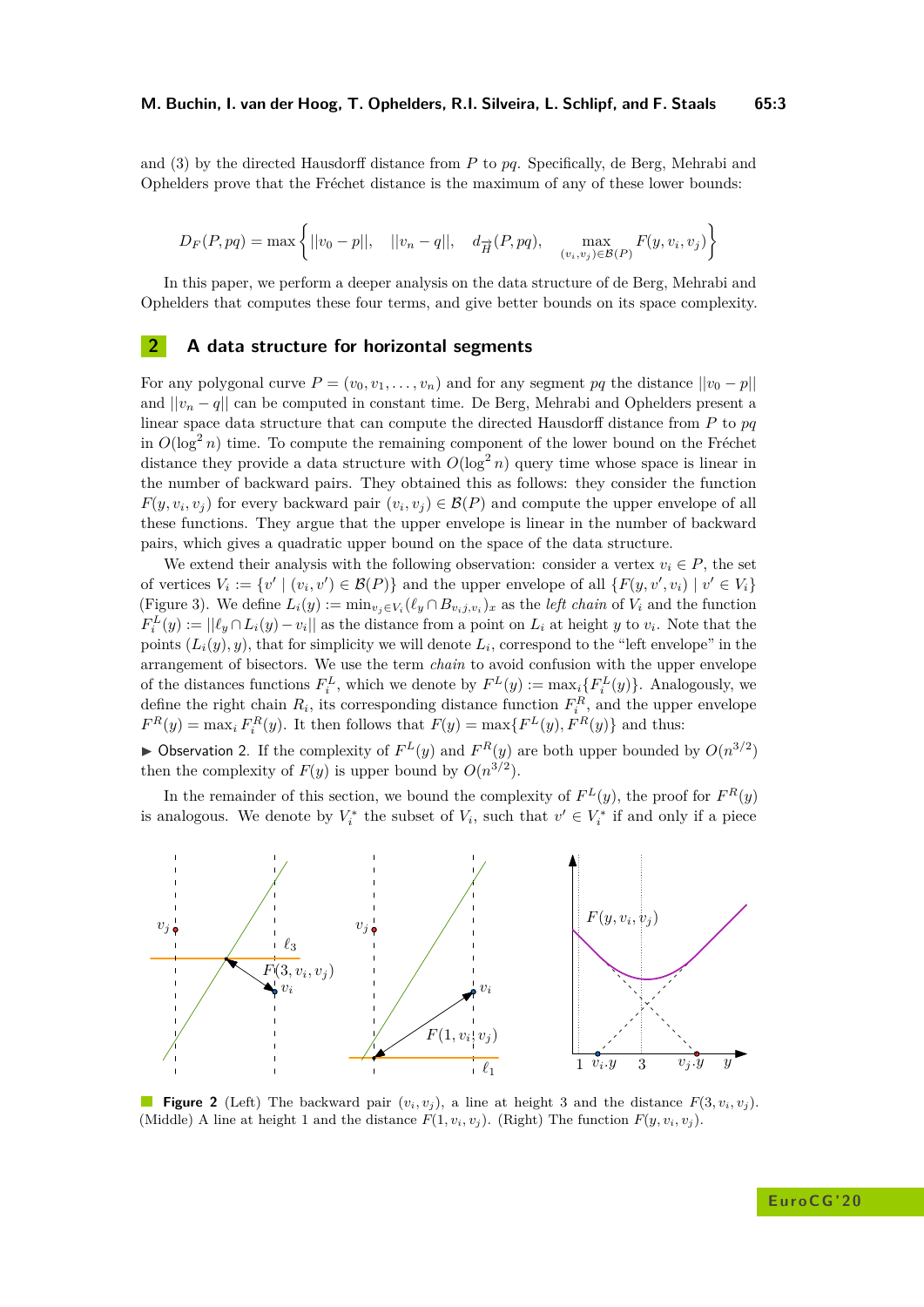<span id="page-3-0"></span>

**Figure 3** (Left) A point  $v_i$  and the set of vertices  $V_i$  that form a backward pair with  $v_i$ , together with the left and the right chains; vertices of  $V_i^*$  in green. (Middle) The envelope  $F_i^L(y)$  is a piecewise curve with three pieces. (Right) The envelope  $F_i^R(y)$  is also a piecewise curve with three pieces.

of the bisector  $B_{v',v_i}$  appears on  $L_i$ , and the distance function  $F_i^L$  is maximal there, i.e.,  $F_i^L(y) = F^L(y)$ . The proofs of the following observations are deferred to the appendix.

<span id="page-3-3"></span>**Example 2.1.** For any vertex  $v_i$ , the vertices  $V_i^*$  lie in convex position and the left chain *L<sup>i</sup> is a convex chain where the clockwise ordering of the bisectors on L<sup>i</sup> is identical to the clockwise ordering of the vertices of*  $V_i^*$ .

► **Lemma 2.2.** Let  $v \in V_i^* \cap V_j^*$  be a point that forms a backward pair with both  $v_i$  and  $v_j$ . *The bisectors*  $B_{v,v_i}$  *and*  $B_{v,v_j}$  *intersect*  $B_{v_i,v_j}$  *at a single point.* 

**Lemma 2.3.** For any  $v_i$ ,  $v_j$ , the chains  $L_i$  and  $L_j$  intersect  $B_{v_i,v_j}$  in a common point c. *Moreover, the bisectors that intersect in <i>c correspond to the same point*  $v \in V_i^* \cap V_j^*$ .

<span id="page-3-2"></span> $\triangleright$  **Corollary 2.4.** For any  $v_i, v_j$ , for any horizontal line  $\ell_y$  of height y, the line  $\ell_y$  intersects  $L_i$  *and*  $L_j$  *on the same side of the bisector*  $B_{v_i,v_j}$ *.* 

<span id="page-3-1"></span> $\blacktriangleright$  **Lemma 2.5.** *(Illustrated by Figure [4\)](#page-4-0) For any two vertices*  $v_i$ *,*  $v_j$  *consider their Voronoi diagram. If the set*  $V_i^* \cap V_j^*$  *contains at least four elements, then there is an edge (which is not a halfline) on L<sup>i</sup> that is entirely contained in the Voronoi cell of vi, or there is an edge (which is not a halfline) on*  $L_i$  *that is entirely contained in the Voronoi cell of*  $v_i$ *.* 

Recall that the upper envelope  $F^L(y)$  begins and ends with halflines of slope -1/1. All other bisectors generate at most one hyperbolic segment on  $F^L(y)$ . In the following lemma, we consider all pairs  $v_i, v_j \in P$  that do not participate in these two halflines.

<span id="page-3-4"></span>► **Lemma 2.6.** For any  $v_i, v_j$  that do not participate in a halfline of  $F^L(y)$ , the set  $V_i^* \cap V_j^*$ *contains at most three vertices.*

**Proof.** Suppose for the sake of contradiction that  $V_i^* \cap V_j^*$  contains four vertices  $(a, b, c, d)$ in counter-clockwise order, with  $v_i$  below the bisector  $B_{v_i,v_j}$ . By Lemma [2.5,](#page-3-1) we can assume without loss of generality that  $B_{a,v_i}$  and  $B_{a,v_j}$  are entirely contained in the Voronoi cell of  $v_i$ . Because of the assumption of the lemma, and because  $a \in V_i^*$ , the bisector  $B_{a,v_i}$  generates a hyperbolic segment on  $F^L(y)$ . Next we prove that this hyperbolic segment cannot appear on the upper envelope of  $\{F_i^L(y), F_j^L(y)\}$  which contradicts the assumption that *a* is in  $V_i^*$ .

We denote the point of intersection between  $\ell_y$  and  $B_{a,v_i}$  by  $S_i$ . Consider the point of intersection between  $\ell_y$  and  $L_j$  and denote it by  $S_j$ . Observe that  $S_j$  must also lie in the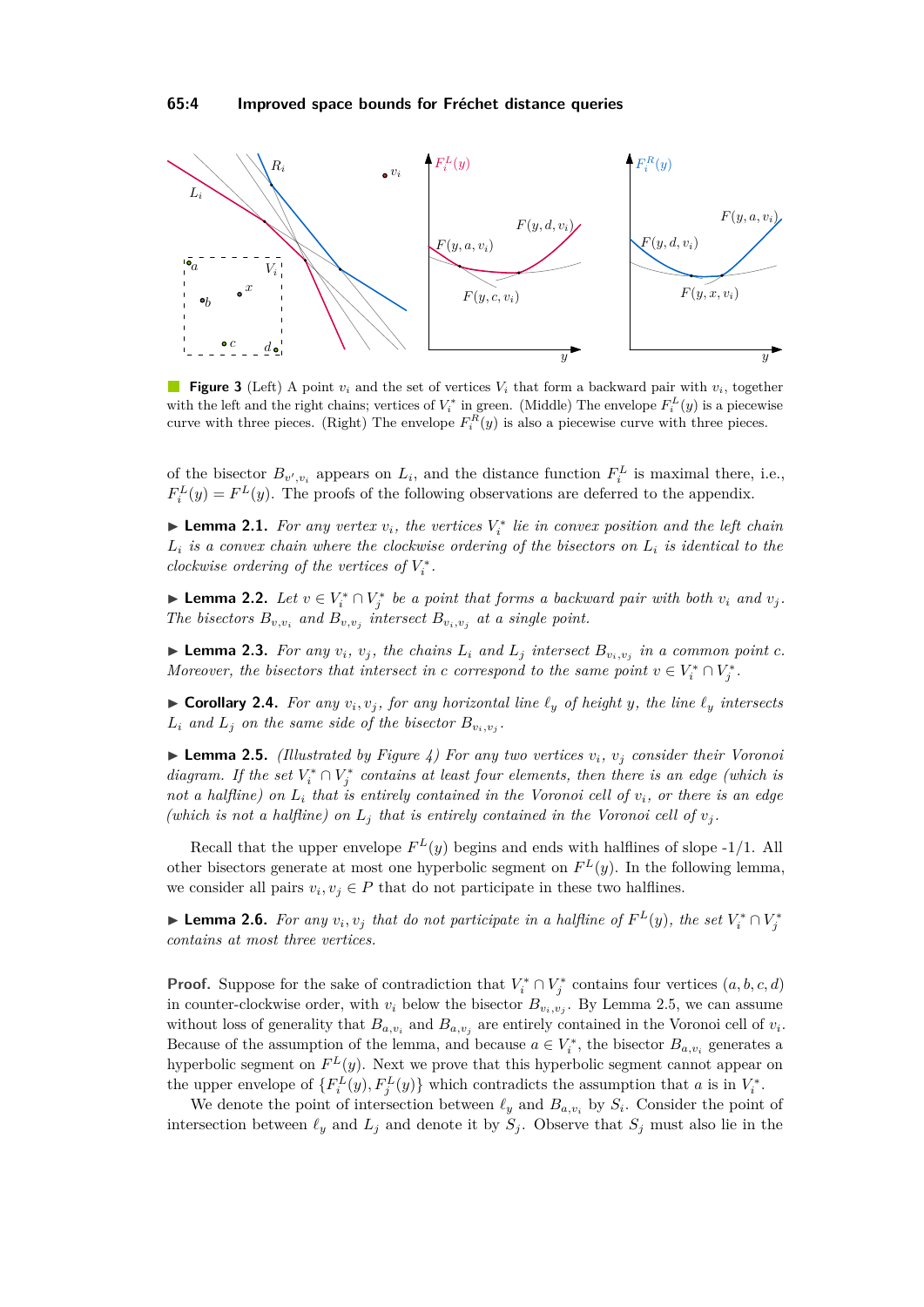<span id="page-4-0"></span>

**Figure 4** Two vertices  $v_i$  and  $v_j$  and their Voronoi diagram. We drew four points  $a, b, c, d \in V_i^* \cap V_j^*$ . Left we see the bisectors between these points and  $V_j^*$ , and their left chain  $L_j$ . Right we see the bisectors between these points and  $V_i^*$ , and their left chain  $L_i$ .

Voronoi cell of  $v_i$  (Corollary [2.4\)](#page-3-2). We split the proof in three cases depending on  $S_i$ . We prove that the first case cannot exists. The remaining cases are illustrated in Figure [5.](#page-4-1)

**Case**  $S_i$  **lies left of**  $S_i$ **.** Following Observation 1 and the assumption that  $v_i$  and  $v_j$  are both the rightmost points of the backward pairs,  $S_i$  must lie left of  $v_i$  and  $S_j$  must lie left of *v*<sub>*j*</sub>. Thus the distance  $||v_i - S_i||$  is smaller than the distance  $||v_i - S_j||$ . But since  $S_j$  lies in the Voronoi cell of  $v_i$ , the distance  $||v_i - S_j||$  is smaller than the distance  $||v_j - S_j||$ . This implies that the distance  $||v_i - S_i||$  is smaller than the distance  $||v_j - S_j||$  which contradicts the assumption that for this *y*-coordinate  $F(y, v_i, a)$  lies on  $F_i^L(y)$ .

**Case**  $S_j$  lies right of  $S_i$  and on the bisector  $B_{a,v_j}$ . We note, that since  $S_i$  and  $S_j$ lie on bisectors, that  $||v_i - S_i|| = ||a - S_i||$  and  $||v_j - S_j|| = ||a - S_j||$  and thus per assumption *ka* − *S*<sup>*j*</sup>k *j* k*a* − *S*<sup>*i*</sup>k. However, *S*<sup>*j*</sup> and *S*<sup>*i*</sup> both lie to the right of *a* and they have the same *y*-coordinate. Since  $S_j$  lies further to the right than  $S_i$ , we know that  $\|a - S_i\| < \|a - S_j\|$ which is a contradiction.

**Case**  $S_j$  lies right of  $S_i$  and not on the bisector  $B_{a,v_j}$ . We say that  $S_j$  lies on  $B_{b,v_j}$ but the argument works for any bisector further than *a* in the ordering, the argument is illustrated by Figure [6.](#page-5-0) We pinpoint the location of the point *a* with three observations:

<span id="page-4-1"></span>**1.** The bisector  $B_{a,v_i}$  is the last bisector in the clockwise ordering of the left chain  $L_i$ , therefore the point *a* must lie above the line through *b* and  $v_i$  (Lemma [2.1\)](#page-3-3).



**Figure 5** A horizontal line at a *y*-coordinate in yellow. The points of intersection  $S_i$  lies right of  $S_i$  and the intersection points originate from the bisectors  $B_{a,v_i}$  and  $B_{a,v_j}$ .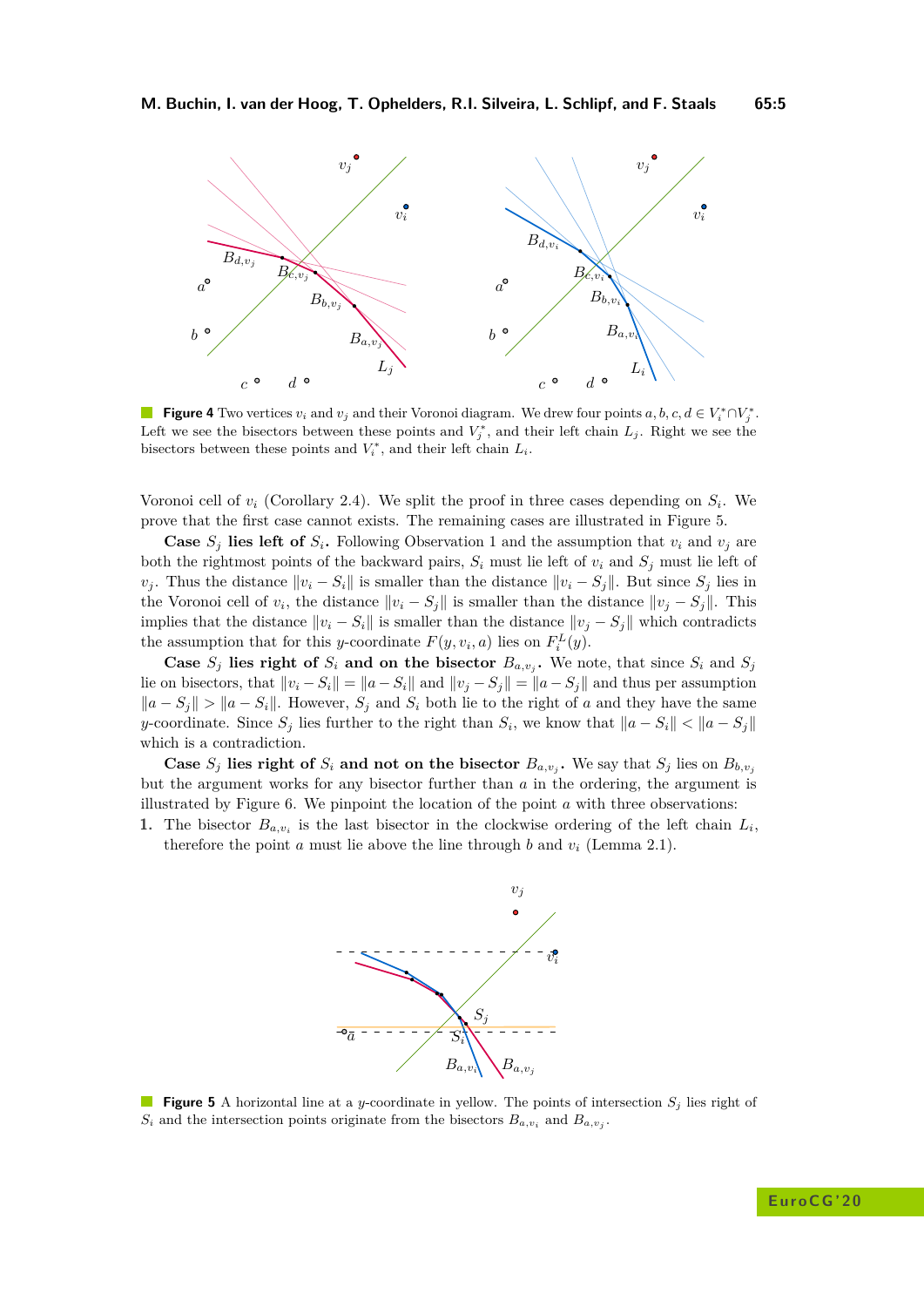<span id="page-5-0"></span>

**Figure 6** (left) Case  $S_j$  left of  $S_i$  *and*  $S_j$  lies on  $B_{b,v_j}$ . (right) Three regions where *a* can lie.

- **2.** The point *a* must lie on the opposite side of  $\ell_y$  with respect to  $v_i$  since  $B_{a,v_i}$  realizes a hyperbolic segment on the upper envelope  $F^L(y)$  and all hyperbolic segments come from intersection points that lie in the rectangle bound by  $a$  and  $v_i$  (Observation [1\)](#page-1-1).
- **3.** Per assumption,  $||b S_j|| < ||a S_i||$ . The point *a* must lie on the circle centered at  $S_i$ with radius  $\|a - S_i\|$ . Combining our assumption with the fact that  $S_j$  lies right of  $S_i$ , we know that the point *b* cannot lie left of this circle. Since *a* lies clockwise of *b* with respect to  $V_i$ , it now follows that  $a$  lies left of  $b$ .

These three observations imply that the bisector  $B_{a,v_j}$  intersects the line  $\ell_y$  left of  $S_j$ which contradicts the assumption that  $S_j$  lies on  $L_j$ .

 $\blacktriangleright$  **Lemma 2.7.** *The function*  $F^L$  *has complexity*  $O(n^{3/2})$ *.* 

**Proof.** We upper bound the number of hyperbolic segments on  $F<sup>L</sup>$  by bounding the number of elements in  $\cup_i V_i^*$ . Let  $v_a, v_b$  be the (at most) two rightmost vertices that participate in a backward pair whose bisector is a halfline of slope  $1/-1$  on  $F<sup>L</sup>(y)$ . The sets  $V_a^*$  and  $V_b^*$ contain at most  $O(n)$  elements. Now consider the bipartite graph  $G = (L \cup R \setminus \{v_a, v_b\}, E)$ in which *L* and *R* are two copies of the vertices in  $P \setminus \{v_a, v_b\}$ . There is an edge between  $v_j \in L$  and  $v_i \in R$  if and only if  $v_j \in V_i^*$ . By Lemma [2.6,](#page-3-4) the graph *G* is  $K_{4,2}$ -free, and thus has at most  $O(n^{3/2})$  edges [\[10,](#page-6-9) Theorem 4.5.2]. Since every edge corresponds to a (relevant) backward pair, it follows that the number of elements in  $\cup_i V_i^*$  and therefore the number of hyperbolic segments on  $F^L$  is bounded by  $O(n^{3/2})$  $\blacksquare$ ).

By Observation [2](#page-2-1) the function *F* thus has complexity at most  $O(n^{3/2})$  as well. Therefore, the data structure of de Berg et al. [\[5\]](#page-6-8) uses at most  $O(n^{3/2})$  space. We conclude:

**Theorem 2.8.** *Given a polygonal curve*  $P$  *in*  $\mathbb{R}^2$  *with n vertices, there is a data structure of size*  $O(n^{3/2})$ *, that can be built in*  $O(n^2 \log^2 n)$  *time, that can report the Fréchet distance between*  $P$  *and a horizontal query segment in*  $O(\log^2 n)$  *time.* 

**Acknowledgements.** This research was initiated during the Dagstuhl seminar 19352.